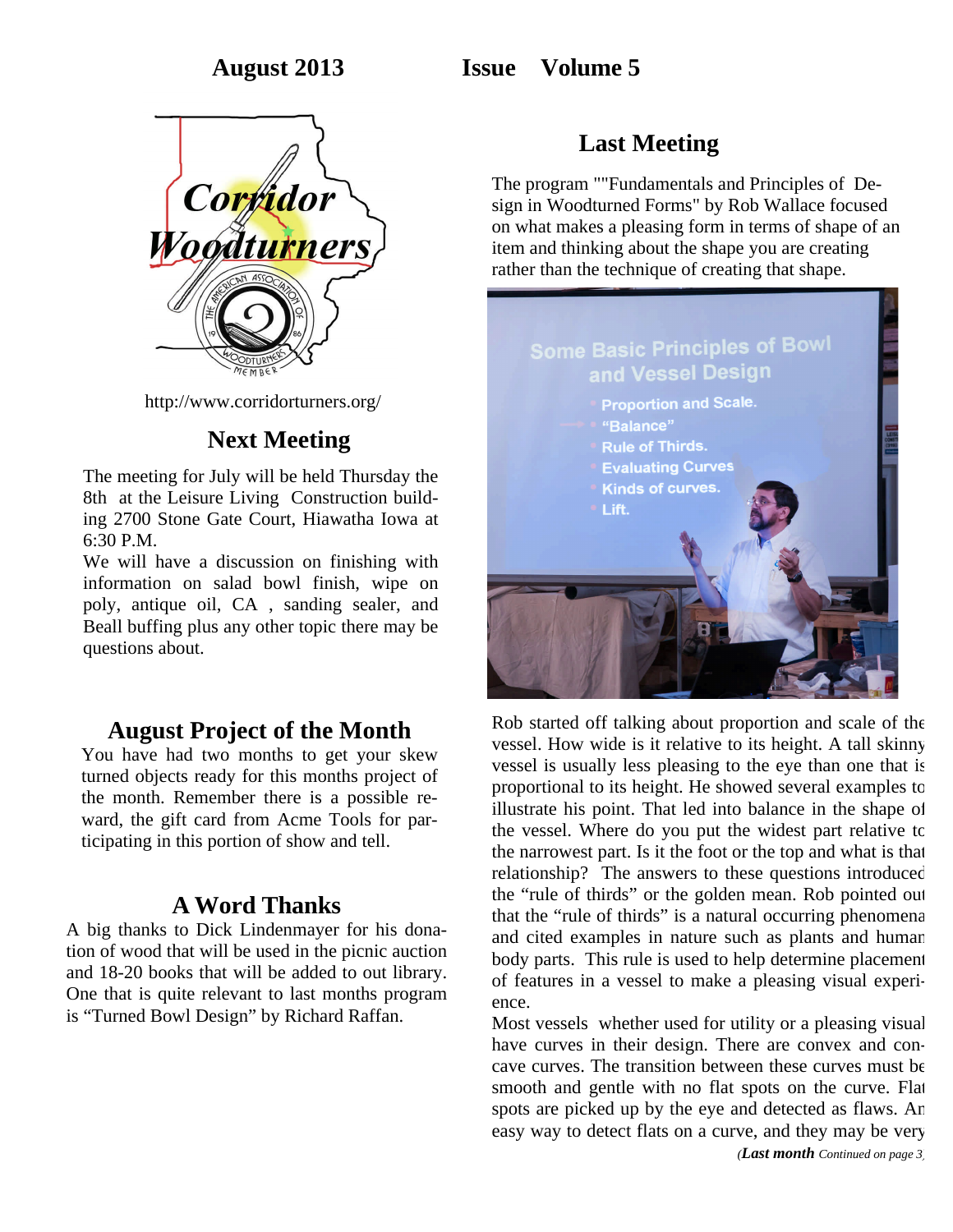August 2013 **Corridor Woodturners** Page 2



**Bruce Kruse**

### **From the President**

A BIG – THANK YOU - goes out to every CWT Member for their support of our organization. We would not exist without you. Our Monthly Meeting attendance continues to be at 70+ % of our paid membership. As we strive to keep relevant topics and demonstrations on the schedule, we also want to promote the idea of keeping challenged. The July Meeting help speak to the challenge by presenting ideas based on shape and form. Rob Wallace's presentation was well received by all in attendance. It appeared that everyone at the end of the meeting had a new or renewed thought process.

As always, let us know your interest(s). We will see what we can do to plan a meeting program around that subject.

We have a number of key promotional events which we request your attendance.

Please bring your donations to Woodfest 2013 – August 23, 24 and 25 in Amana. We will sell you turned donation so we offset the booth expense and it is a great way to bring extra value to the CWT Treasury as any proceeds above and beyond expenses will go to fund the club and enhance our meetings. The Signup sheet is on the Monthly Meeting Entrance Table, so please donate you time to staff the booth. It is a great time for all in attendance. Don't forget you can bring any turned item for display as well as we will have a display area. Those interested Woodfest attendees might just want to talk with you about your creation.

Eastern Iowa Airport – CWT Display. Kevin Bierman is gathering your turned submissions to organize and coordinate the CWT display at the EI Airport. Bring your items to the meeting. It is our goal to have the display ready and set up at the Airport before end of September. You can retrieve your items at any time by coordinating with Kevin or one of his many assistants.

We have the Acme Tools Fall Sale in November, so keep that on your schedule.

Last and not least – Plan to attend the CWT and Corridor WoodCrafters Picnic, Sept 8<sup>th</sup> at the shop of Tom and Stacy Nehl. This all day event will feature open turning and food / drink starting at 3PM. Fantastic Raffle items will be present – so you can spend your extra money!!!!!

Visit the CWT Website www.corridorturners.org it is great way to expose the CWT to interested individuals. If you are so inclined, the CWT Facebook site is available as well.

We have many CWT members donating items to the club for the monthly meeting raffles. If you have any wood, woodturning or related items, you no longer want, need or desire to keep, bring them to the meeting and we will place them in the cabinet for future raffles.

Bring your Skew turned item to the August Meeting, which will be our Project of the Month for August 2013. If you recall, Harvey Jeck, enlightened us on the use of the Skew at the June CWT Meeting. Our program for the month of August is a discussion by a number of our members regarding Finishing Techniques and Tips – We will discuss a few different finishes as each member discusses their processes to that perfect finish.

Stay Challenged and as Always, Happy Turning. Bruce A. Kruse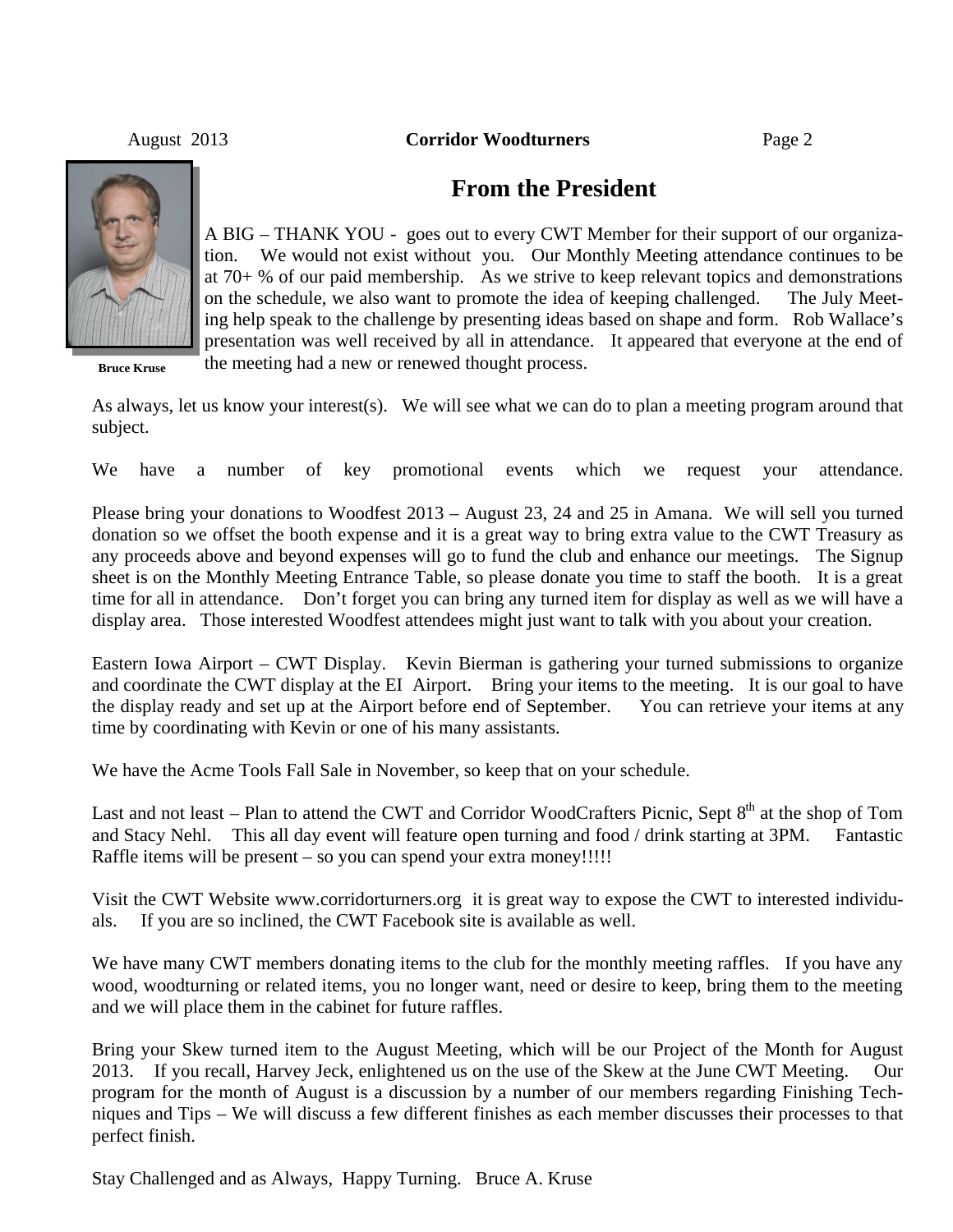#### *(Last month Continued from page 1)*

slight, is to use a straight edge such as a credit card or pencil, and roll it along the curve and check to see if there is any light visible under the straight edge as it is rolled along the curve. This faired curve gives grace and beauty to the form.

A good deal of time was spent discussing lift, that is how does your vessel sit. Does the curve toward the bottom of a bowl appear like it continues around to the other side and contribute to a floating sensation or does it look like the bottom continues down into the table. The former gives a light graceful look and the latter a heavy feeling no matter how physically light the vessel.

Practice and knowledge of these principals will improve your turnings and bring a better understand-

### **Web Site Addition**

A calendar feature has been added to the CWT website. This should allow folks to check when events will be occurring, e.g., picnic, Woodfest, Christmas party, etc. in case they miss the info through other means. The events in the calendar are linked to descriptions, the details of which have yet to be added. As always, if you spot an error - like posting the wrong month, etc. - feel free to point it out to David Kesler, our web master.

#### **Woodfest**

Woodfest is coming up soon, August 23,24,25. We will have a sign up sheet for slots to work during the event. If you can help or just come down and talk to the folks who stop by feel free to do so. We will have the two small lathes set up as well as a shelf to display work that is not for sale. Get your donations ready so we will have plenty to display for sale. Proceeds from this event are for the club to use to improve our equipment and the ongoing expenses of the club, such as the sturdier chairs and the insurance policy we purchased so that any member of the club is able to turn during any event. Things undergoing discussion for the future are improving the video setup and a sound system.

#### **Picnic**

The annual picnic is scheduled for Sunday September 8. We will start with general turning about 10:00 AM and the picnic at 3:00 PM when the challenge winner will be determined.

There will be a raffle and a silent auction for wood similar to last year and we will have a signup sheet ready at the August meeting. There are currently 34 signed up so if you haven't done so be sure to add your name to the list at the August meeting, we need to have an idea of the number planning to attend so there will be enough club provisions. The club will provide the hamburgers, wieners, buns, condiments and pop. Bring your own table service and something to share. This is a chance to get some hands on help on turning questions and techniques, there will be wood and lathes available, bring your own tools so you are practicing with what you use. The last general turning session was a huge success and this should be no exception.

### **Airport Display**

The club has two display cabinets for use at the Eastern Iowa Airport to use to display club members items. We are asking for two items from each member to get the project started. The items can be anything you would like to display. Each item or group of items will be identified by a tent card with the club logo and the makers name. Our display placard with the website and facebook page will also be displayed in the cabinet. The display cabinets will be locked and the idea is to have rotating display throughout the year. This is a great opportunity to promote the talent in the club to the thousands who pass through the airport each year.

#### **Universal Truths**

Any wood can be turned. Some is just easier than others. On a scale of 1-to-10, I have yet to find a "Zero", but I have had some that came close.

Don't turn bad wood. There is good wood and there is bad wood. Experience will teach us the difference. And, a high purchase price is not a measure of wood quality. Some wood will crack, no matter what you do with it. Neither soap, nor bags, nor magic potions, or prayer will save it. And you will never know until after it happens.